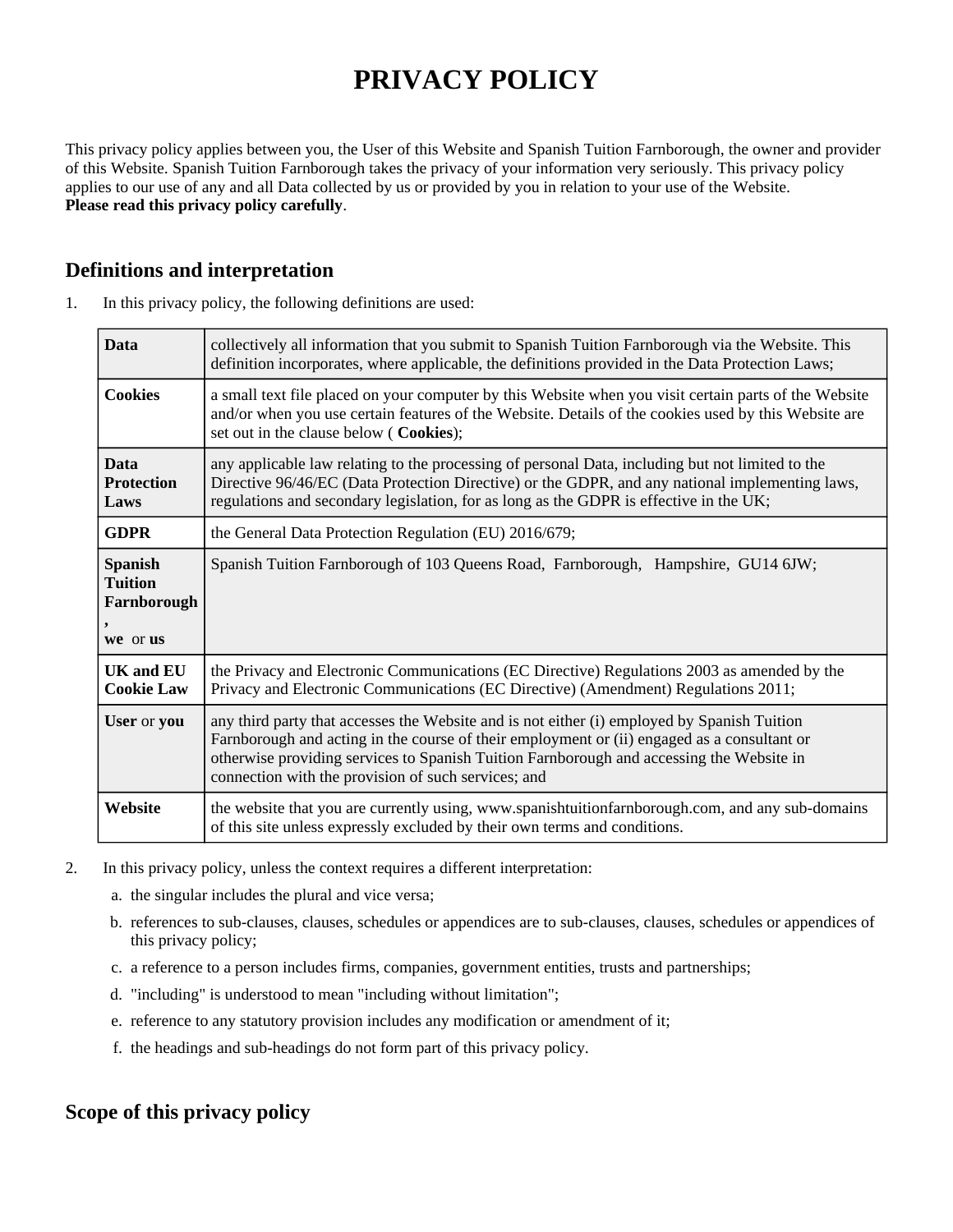- 3. This privacy policy applies only to the actions of Spanish Tuition Farnborough and Users with respect to this Website. It does not extend to any websites that can be accessed from this Website including, but not limited to, any links we may provide to social media websites.
- 4. For purposes of the applicable Data Protection Laws, Spanish Tuition Farnborough is the "data controller". This means that Spanish Tuition Farnborough determines the purposes for which, and the manner in which, your Data is processed.

## **Data collected**

- 5. We may collect the following Data, which includes personal Data, from you:
	- a. name;
	- b. contact Information such as email addresses and telephone numbers;
	- c. IP address (automatically collected);
	- d. web browser type and version (automatically collected);
	- e. operating system (automatically collected);

in each case, in accordance with this privacy policy.

### **How we collect Data**

- 6. We collect Data in the following ways:
	- a. data is given to us by you ;
	- b. data is received from other sources; and
	- c. data is collected automatically.

## **Data that is given to us by you**

- 7. Spanish Tuition Farnborough will collect your Data in a number of ways, for example:
	- a. when you contact us through the Website, by telephone, post, e-mail or through any other means;
	- b. when you register with us and set up an account to receive our products/services;
	- c. when you use our services;

in each case, in accordance with this privacy policy.

## **Data that is received from third parties**

- 8. Spanish Tuition Farnborough will receive Data about you from the following third parties:
	- a. Facebook;
	- b. Google;
	- c. Payhip.

## **Data that is collected automatically**

- 9. To the extent that you access the Website, we will collect your Data automatically, for example:
	- a. we automatically collect some information about your visit to the Website. This information helps us to make improvements to Website content and navigation, and includes your IP address, the date, times and frequency with which you access the Website and the way you use and interact with its content.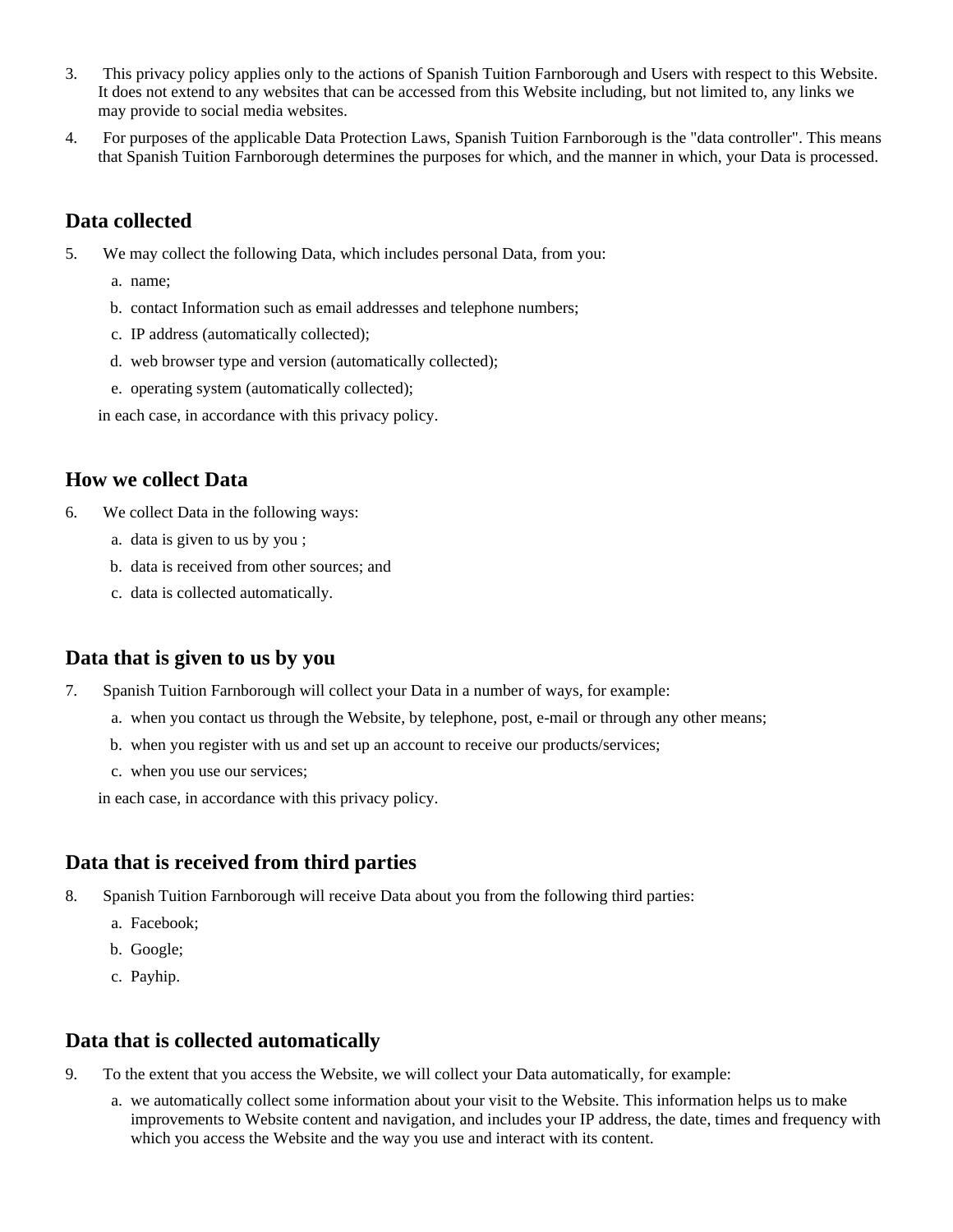b. we will collect your Data automatically via cookies, in line with the cookie settings on your browser. For more information about cookies, and how we use them on the Website, see the section below, headed "Cookies".

#### **Our use of Data**

- 10. Any or all of the above Data may be required by us from time to time in order to provide you with the best possible service and experience when using our Website. Specifically, Data may be used by us for the following reasons:
	- a. improvement of our products / services;

in each case, in accordance with this privacy policy.

- 11. We may use your Data for the above purposes if we deem it necessary to do so for our legitimate interests. If you are not satisfied with this, you have the right to object in certain circumstances (see the section headed "Your rights" below).
- 12. When you register with us and set up an account to receive our services, the legal basis for this processing is the performance of a contract between you and us and/or taking steps, at your request, to enter into such a contract.

#### **Who we share Data with**

- 13. We may share your Data with the following groups of people for the following reasons:
	- a. third party service providers who provide services to us which require the processing of personal data to help third party service providers in receipt of any shared data to perform functions on our behalf to help ensure the website runs smoothly;

in each case, in accordance with this privacy policy.

## **Keeping Data secure**

- 14. We will use technical and organisational measures to safeguard your Data, for example:
	- a. access to your account is controlled by a password and a user name that is unique to you.
	- b. we store your Data on secure servers.
- 15. Technical and organisational measures include measures to deal with any suspected data breach. If you suspect any misuse or loss or unauthorised access to your Data, please let us know immediately by contacting us via this e-mail address: joannarandall.jr@googlemail.com.
- 16. If you want detailed information from Get Safe Online on how to protect your information and your computers and devices against fraud, identity theft, viruses and many other online problems, please visit www.getsafeonline.org. Get Safe Online is supported by HM Government and leading businesses.

#### **Data retention**

- 17. Unless a longer retention period is required or permitted by law, we will only hold your Data on our systems for the period necessary to fulfil the purposes outlined in this privacy policy or until you request that the Data be deleted.
- 18. Even if we delete your Data, it may persist on backup or archival media for legal, tax or regulatory purposes.

#### **Your rights**

19. You have the following rights in relation to your Data: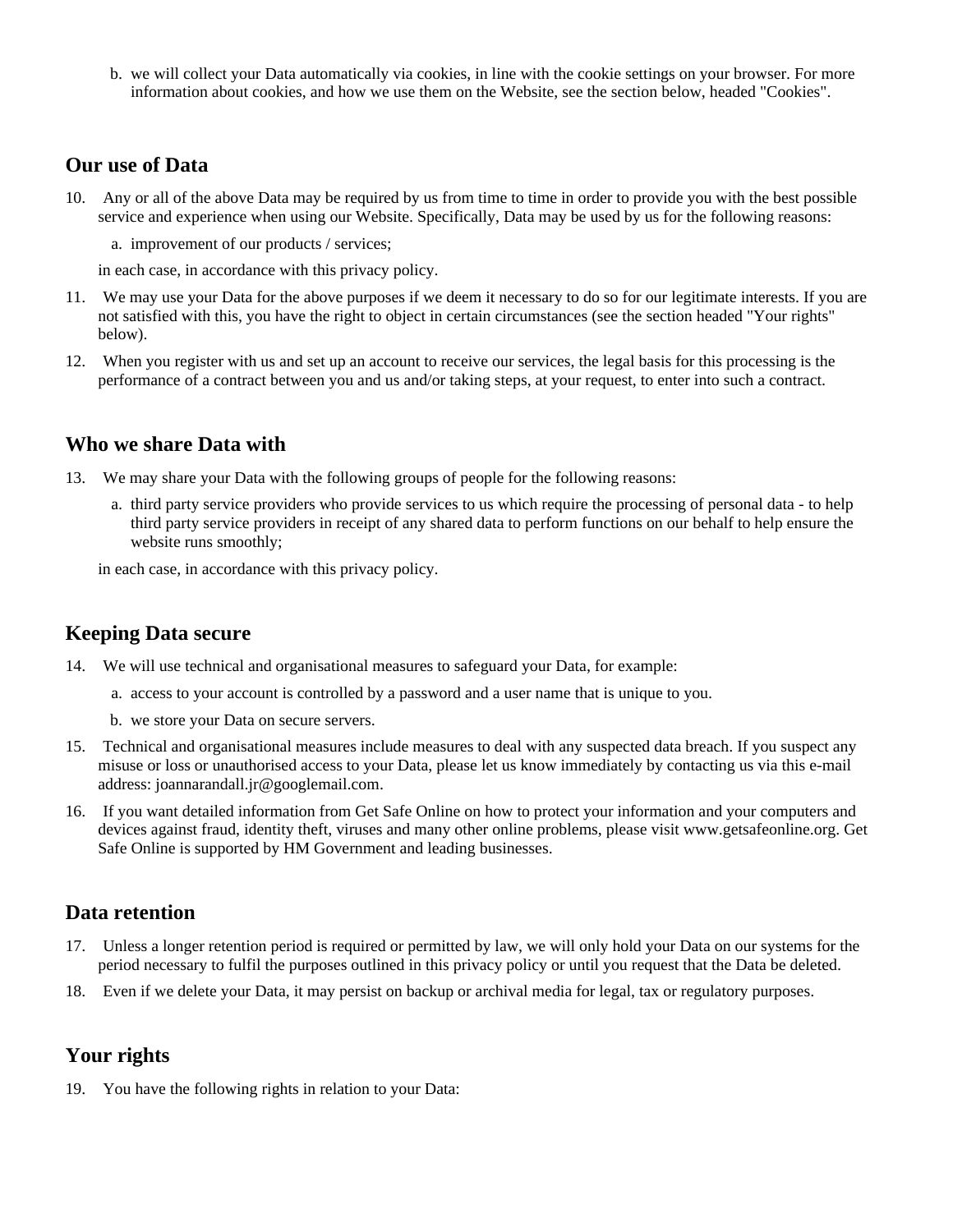- a. **Right to access** the right to request (i) copies of the information we hold about you at any time, or (ii) that we modify, update or delete such information. If we provide you with access to the information we hold about you, we will not charge you for this, unless your request is "manifestly unfounded or excessive." Where we are legally permitted to do so, we may refuse your request. If we refuse your request, we will tell you the reasons why.
- b. **Right to correct** the right to have your Data rectified if it is inaccurate or incomplete.
- c. **Right to erase** the right to request that we delete or remove your Data from our systems.
- d. **Right to restrict our use of your Data** the right to "block" us from using your Data or limit the way in which we can use it.
- e. **Right to data portability** the right to request that we move, copy or transfer your Data.
- f. **Right to object** the right to object to our use of your Data including where we use it for our legitimate interests.
- 20. To make enquiries, exercise any of your rights set out above, or withdraw your consent to the processing of your Data (where consent is our legal basis for processing your Data), please contact us via this e-mail address: joannarandall. jr@googlemail.com.
- 21. If you are not satisfied with the way a complaint you make in relation to your Data is handled by us, you may be able to refer your complaint to the relevant data protection authority. For the UK, this is the Information Commissioner's Office (ICO). The ICO's contact details can be found on their website at https://ico.org.uk/.
- 22. It is important that the Data we hold about you is accurate and current. Please keep us informed if your Data changes during the period for which we hold it.

### **Transfers outside the European Economic Area**

- 23. Data which we collect from you may be stored and processed in and transferred to countries outside of the European Economic Area (EEA). For example, this could occur if our servers are located in a country outside the EEA or one of our service providers is situated in a country outside the EEA.
- 24. We will only transfer Data outside the EEA where it is compliant with data protection legislation and the means of transfer provides adequate safeguards in relation to your data, eg by way of data transfer agreement, incorporating the current standard contractual clauses adopted by the European Commission, or by signing up to the EU-US Privacy Shield Framework, in the event that the organisation in receipt of the Data is based in the United States of America.
- 25. To ensure that your Data receives an adequate level of protection, we have put in place appropriate safeguards and procedures with the third parties we share your Data with. This ensures your Data is treated by those third parties in a way that is consistent with the Data Protection Laws.

#### **Links to other websites**

26. This Website may, from time to time, provide links to other websites. We have no control over such websites and are not responsible for the content of these websites. This privacy policy does not extend to your use of such websites. You are advised to read the privacy policy or statement of other websites prior to using them.

## **Changes of business ownership and control**

- 27. Spanish Tuition Farnborough may, from time to time, expand or reduce our business and this may involve the sale and /or the transfer of control of all or part of Spanish Tuition Farnborough. Data provided by Users will, where it is relevant to any part of our business so transferred, be transferred along with that part and the new owner or newly controlling party will, under the terms of this privacy policy, be permitted to use the Data for the purposes for which it was originally supplied to us.
- 28. We may also disclose Data to a prospective purchaser of our business or any part of it.
- 29. In the above instances, we will take steps with the aim of ensuring your privacy is protected.

## **Cookies**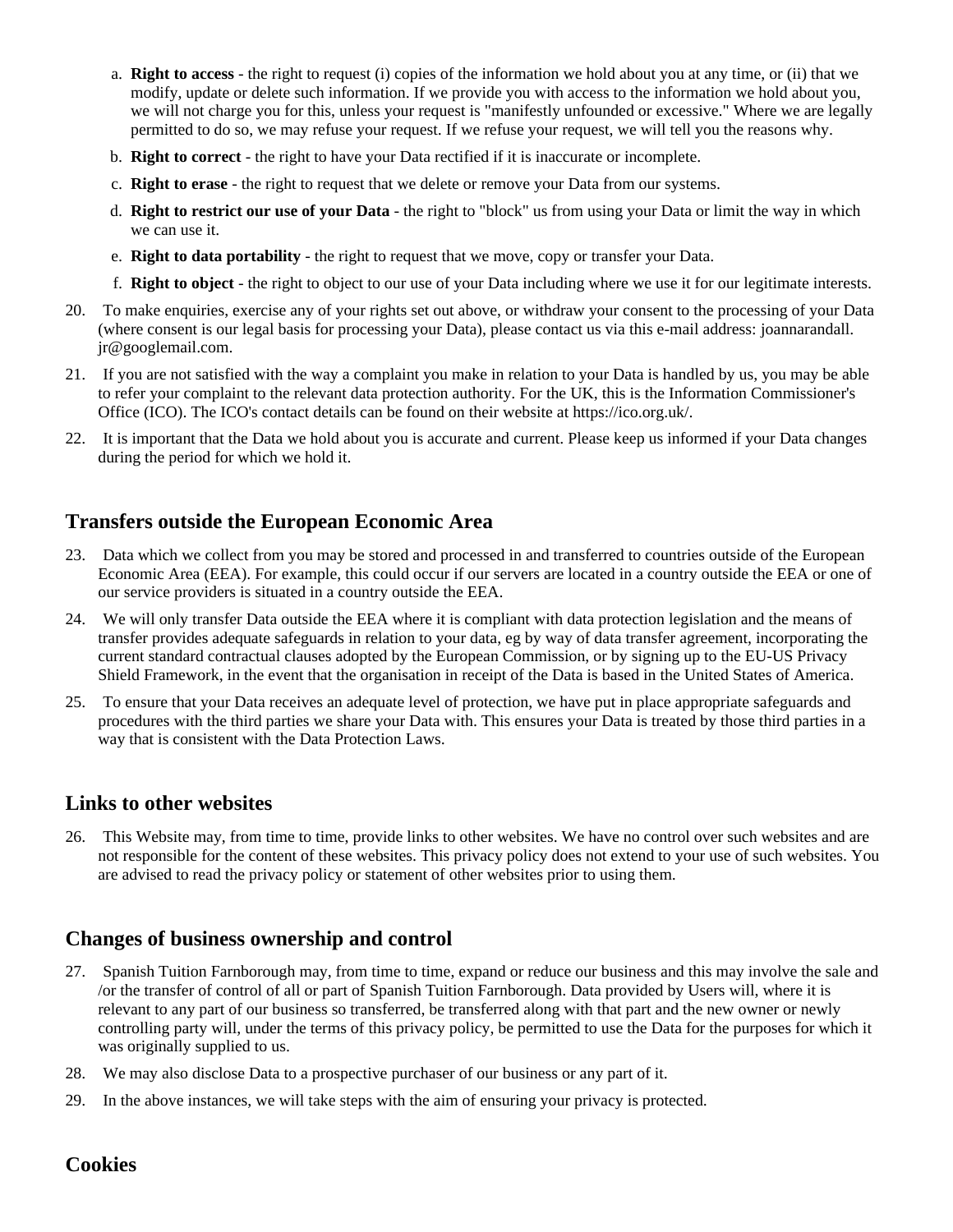- 30. This Website may place and access certain Cookies on your computer. Spanish Tuition Farnborough uses Cookies to improve your experience of using the Website. Spanish Tuition Farnborough has carefully chosen these Cookies and has taken steps to ensure that your privacy is protected and respected at all times.
- 31. All Cookies used by this Website are used in accordance with current UK and EU Cookie Law.
- 32. Before the Website places Cookies on your computer, you will be presented with a message bar requesting your consent to set those Cookies. By giving your consent to the placing of Cookies, you are enabling Spanish Tuition Farnborough to provide a better experience and service to you. You may, if you wish, deny consent to the placing of Cookies; however certain features of the Website may not function fully or as intended.
- 33. This Website may place the following Cookies:

| <b>Type of Cookie</b>          | <b>Purpose</b>                                                                                                                                                                                                                                                                     |
|--------------------------------|------------------------------------------------------------------------------------------------------------------------------------------------------------------------------------------------------------------------------------------------------------------------------------|
| Strictly necessary cookies     | These are cookies that are required for the operation of our website. They<br>include, for example, cookies that enable you to log into secure areas of our<br>website, use a shopping cart or make use of e-billing services.                                                     |
| Analytical/performance cookies | They allow us to recognise and count the number of visitors and to see how<br>visitors move around our website when they are using it. This helps us to<br>improve the way our website works, for example, by ensuring that users are<br>finding what they are looking for easily. |
| <b>Functionality cookies</b>   | These are used to recognise you when you return to our website. This enables us<br>to personalise our content for you, greet you by name and remember your<br>preferences (for example, your choice of language or region).                                                        |

- 34. You can find a list of Cookies that we use in the Cookies Schedule.
- 35. You can choose to enable or disable Cookies in your internet browser. By default, most internet browsers accept Cookies but this can be changed. For further details, please consult the help menu in your internet browser.
- 36. You can choose to delete Cookies at any time; however you may lose any information that enables you to access the Website more quickly and efficiently including, but not limited to, personalisation settings.
- 37. It is recommended that you ensure that your internet browser is up-to-date and that you consult the help and guidance provided by the developer of your internet browser if you are unsure about adjusting your privacy settings.
- 38. For more information generally on cookies, including how to disable them, please refer to aboutcookies.org. You will also find details on how to delete cookies from your computer.

## **General**

- 39. You may not transfer any of your rights under this privacy policy to any other person. We may transfer our rights under this privacy policy where we reasonably believe your rights will not be affected.
- 40. If any court or competent authority finds that any provision of this privacy policy (or part of any provision) is invalid, illegal or unenforceable, that provision or part-provision will, to the extent required, be deemed to be deleted, and the validity and enforceability of the other provisions of this privacy policy will not be affected.
- 41. Unless otherwise agreed, no delay, act or omission by a party in exercising any right or remedy will be deemed a waiver of that, or any other, right or remedy.
- 42. This Agreement will be governed by and interpreted according to the law of England and Wales. All disputes arising under the Agreement will be subject to the exclusive jurisdiction of the English and Welsh courts.

## **Changes to this privacy policy**

43. Spanish Tuition Farnborough reserves the right to change this privacy policy as we may deem necessary from time to time or as may be required by law. Any changes will be immediately posted on the Website and you are deemed to have accepted the terms of the privacy policy on your first use of the Website following the alterations.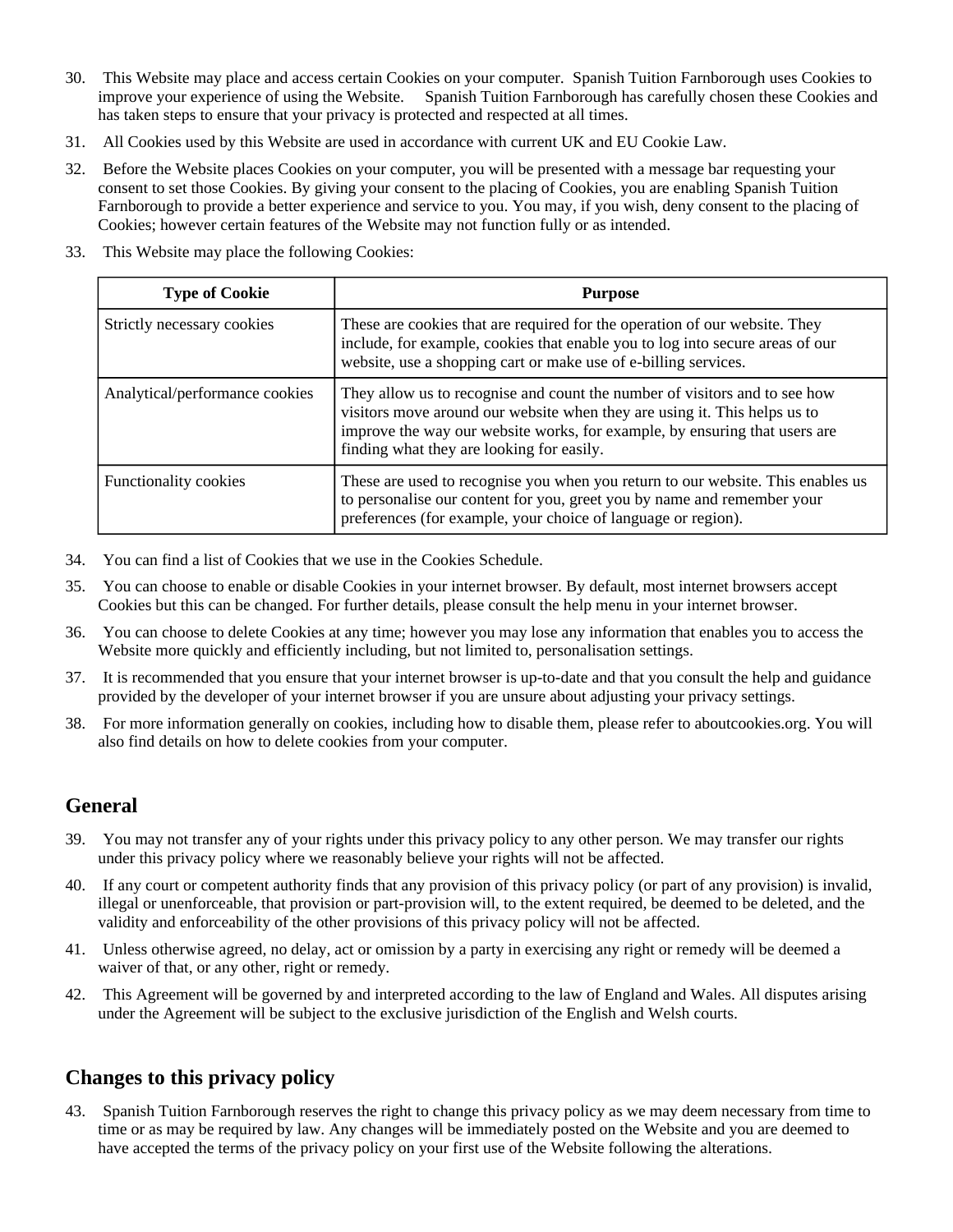You may contact Spanish Tuition Farnborough by email at joannarandall.jr@googlemail.com.

## **Attribution**

44. This privacy policy was created using a document from [Rocket Lawyer](https://www.rocketlawyer.com/gb/en/) (https://www.rocketlawyer.com/gb/en). **15 June 2019**